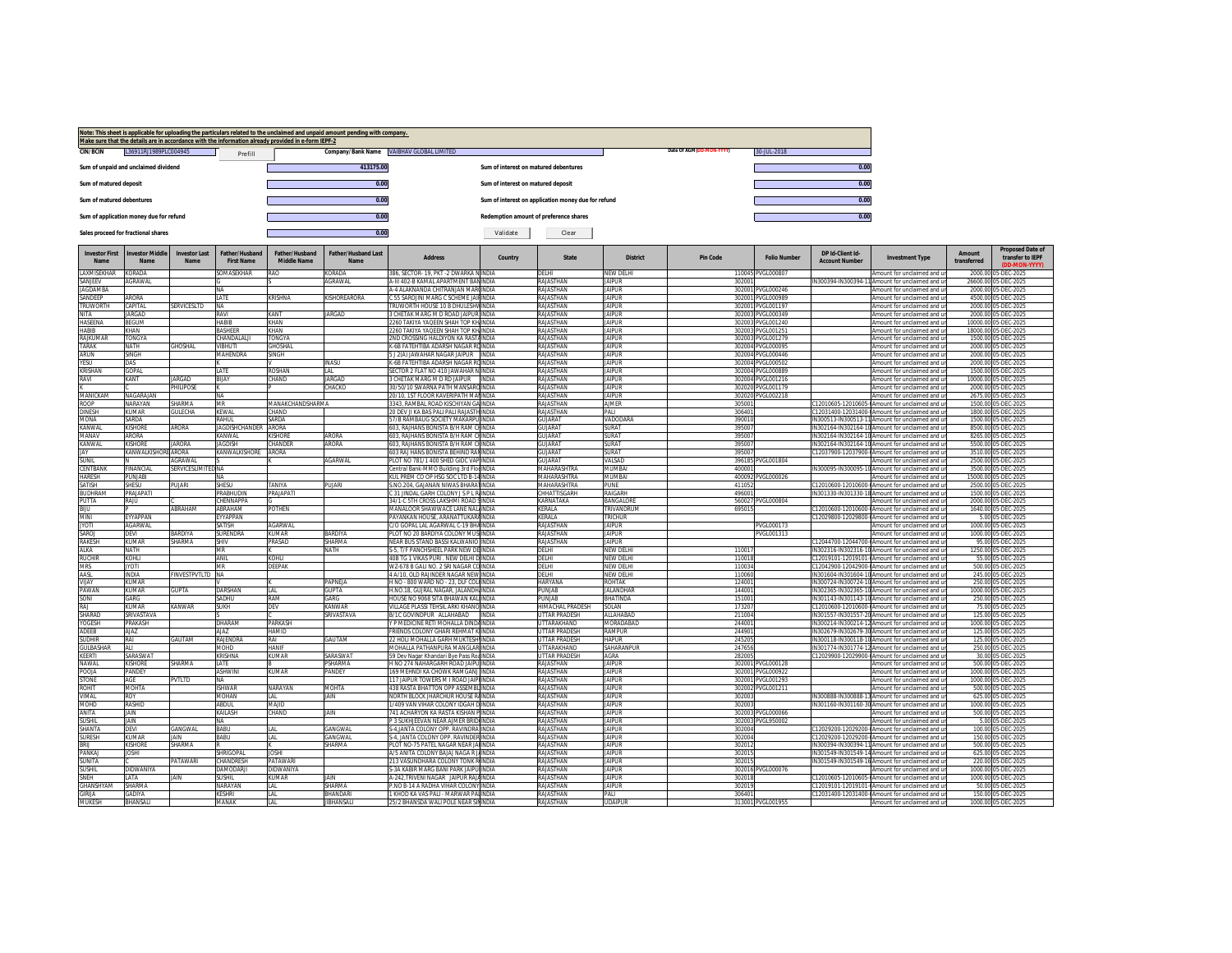| PRAMOD                      | IAIN                           |                      | <b>IFFVAN</b>             | I AI                           | <b>JAIN</b>     | 58 SUBHASH NAGAR ROAD NO-2 ORINDIA                                        |              | <b>RAJASTHAN</b>           | <b>UDAIPUR</b>        | 313001 PVGL002072 | Amount for unclaimed and u                                                                          | 1000.00 05-DEC-2025                     |
|-----------------------------|--------------------------------|----------------------|---------------------------|--------------------------------|-----------------|---------------------------------------------------------------------------|--------------|----------------------------|-----------------------|-------------------|-----------------------------------------------------------------------------------------------------|-----------------------------------------|
| AKHILESH                    | HARMA                          |                      | BHANWAF                   | LAL                            |                 | P.NO. - 27 GAYATRI VIHAR BORKHERINDIA                                     |              | RAJASTHAN                  | KOTA                  | 324002            | IN301055-IN301055-10 Amount for unclaimed and u                                                     | 500.00 05-DEC-2025                      |
| MAHAVIR                     | <b>RASAD</b>                   | <b>HARECH</b>        | <b>HARAK</b>              | CHAND                          | RHARECH         | 1108, SUBHASH COLONY, WARD NOINDIA                                        |              | <b>RAJASTHAN</b>           | <b>SIKAR</b>          | 33200             | IN302269-IN302269-10 Amount for unclaimed and u                                                     | 55.00 05-DEC-2025                       |
| AMIT                        | <b>ISHORE</b>                  | <b>HARMA</b>         | RAM                       | <b>KISHORE</b>                 | SHARMA          | 4 D 21 PAWAN PURI HOUSING BOAHNDIA                                        |              | RAJASTHAN                  | BIKANER               | 334003            | 12033200-12033200-0Amount for unclaimed and u                                                       | 35.00 05-DEC-2025                       |
|                             | HAND                           | MOHATA               |                           |                                |                 |                                                                           |              |                            |                       |                   |                                                                                                     |                                         |
| MOOL                        |                                |                      | ASH                       | KARAN                          | MOHATA          | S/O ASH KARAN MOHATA SADAR BAINDIA                                        |              | RAJASTHAN                  | BIKANER               | 334801            | C12028900-12028900-0Amount for unclaimed and ur                                                     | 250.00 05-DEC-2025                      |
| NAND                        | <b>ISHORE</b>                  | <b>HANDAK</b>        | <b>ILIGAL</b>             | KISHOF                         | <b>HANDAK</b>   | SITALA MATA KE MANDIR KE PASS PINDIA                                      |              | <b>RAJASTHAN</b>           | <b>IODHPUR</b>        | 342601            | IN301604-IN301604-10 Amount for unclaimed and u                                                     | 540.00 05-DEC-2025                      |
| PRAVINBHAI                  | <b>IAHBILAS</b>                | <b>DESAI</b>         | <b>BAJIBHA</b>            | ETHALAL                        | <b>JESAI</b>    | 401 - PANORAMA APPARTMENT KALINDIA                                        |              | <b>GUJARAT</b>             | RAJKOT                | 36000             | 12010900-12010900-@Amount for unclaimed and ur                                                      | 50.00 05-DEC-2025                       |
| MANOI                       | <b>HAMLI</b>                   |                      | MAHAVIR                   | SINGH                          |                 | C/O CANARA BANK PORBANDAR INDIA                                           |              | GUIARA1                    | PORRANDAR             | 360575            | IN302201-IN302201-10 Amount for unclaimed and u                                                     | 500.00 05-DEC-2025                      |
| NAYNABEN                    | A IESHBHAI                     | PRASHNAN             | W                         | ORAJESHBHAIJAYANTILALPRASHNANI |                 | FLAT B4, REGENCY COURT, JALARAN INDIA                                     |              | GUJARAT                    | <b>JUNAGADH</b>       | 362001            | 12023003-12023003-(Amount for unclaimed and ur                                                      | 25.00 05-DEC-2025                       |
| MAHESH                      | RAMCHAND                       | MAKHIJANI            | RAMCHAND                  | SADHURAM                       | MAKHUANI        | PLOT NO 183 WARD NO 5/A VILLAGINDIA                                       |              | GUJARA1                    | <b>BHUJ</b>           | 370201            | IN301774-IN301774-11 Amount for unclaimed and u                                                     | 100.00 05-DEC-2025                      |
| JAVNIKA                     | SHISH                          | SHAH                 | ASHISH                    | SHAH                           |                 | C/15 PRERNA VEERA LTOWER - 1 NRINDIA                                      |              | GUJARAT                    | AHMEDABAD             | 380015            | 13015200-13015200-0Amount for unclaimed and u                                                       | 50.00 05-DEC-2025                       |
| <b>HAH</b>                  | <b>RAFULCHANDRA</b>            |                      | DAHYALAL                  | MOHANLAL                       | HAH             | AT PO DAVAD TA IDAR S K DAVAD GINDIA                                      |              | GUJARAT                    | <b>HIMATNAGAR</b>     | 38322             | N300513-IN300513-13 Amount for unclaimed and u                                                      | 200.00 05-DEC-2025                      |
|                             |                                |                      |                           |                                | <b>INGH</b>     |                                                                           |              |                            |                       |                   |                                                                                                     |                                         |
| <b>DHANANIA</b>             | <b>ΠΑΙΚΑΡΝΑΤΗ</b>              | <b>SINGH</b>         | ONKARNATH                 |                                |                 | 304 NISARG COMPLEX NR RAILWAY INDIA                                       |              | GUIARA1                    | AHMEDARAD             |                   | IN300513-IN300513-11Amount for unclaimed and u                                                      | 10.00 05-DEC-2025                       |
| NAVDEEP                     | <b>JAVRATANMAL</b>             | HORARIYA             |                           |                                | <b>HORARIYA</b> | 3RD FLOOR VEEKAY TOWER GANDHINDIA                                         |              | <b>GUJARAT</b>             | SURAT                 | 394601            | 12033200-12033200-0Amount for unclaimed and ur                                                      | 1000.00 05-DEC-2025                     |
| PRAKASH                     | AIN                            |                      | MOHANLAI                  |                                |                 | A/14 TRIKAM NAGAR SOCIETY NEARINDIA                                       |              | GUJARAT                    | SURA <sup>T</sup>     | 395001 PVGL002150 | Amount for unclaimed and u                                                                          | 1000.00 05-DEC-2025                     |
| NEERU                       | ARORA                          |                      | KANWAL                    | <b>KISHORE</b>                 | ARORA           | 603 RAIHANS BONISTA B/H RAM CHINDIA                                       |              | <b>GUJARAT</b>             | SURAT                 | 395007            | IN302164-IN302164-10 Amount for unclaimed and u                                                     | 500.00 05-DEC-2025                      |
| <b>AAHESH</b>               | <b>JANUBHAI</b>                | ESAI                 | NANUBHA                   | <b>JESAI</b>                   |                 | 28, AASHIRWAD SOCIETY NEAR NAVINDIA                                       |              | UJARA1                     | URA <sup>1</sup>      | 395009            | N300425-IN300425-10 Amount for unclaimed and ur                                                     | 500.00 05-DEC-2025                      |
| MAYUR                       | <b>IAMNASAD</b>                | VORA                 | <b>NA</b>                 |                                |                 | A/6 SHRIJINIKETAN CHS LTD 541/D LINDIA                                    |              | <b>MAHARASHTRA</b>         | MI IMRA               | 400019 PVGL950001 | Amount for unclaimed and u                                                                          | 100.00 05-DEC-2025                      |
|                             |                                |                      |                           |                                |                 |                                                                           |              |                            | MUMBA                 |                   |                                                                                                     |                                         |
| ANU                         | ravi                           | JAIN                 | <b>NA</b>                 |                                |                 | KRISHNA KUNJ, RAGHAVJI LANE, A.KINDIA                                     |              | MAHARASHTRA                |                       | 400036            | 12020900-12020900-0Amount for unclaimed and ur                                                      | 5.00 05-DEC-2025                        |
| renu                        | SHARMA                         |                      | <b>NA</b>                 |                                |                 | FLT NO 74 SHANGRILA CHS NO 11 GINDIA                                      |              | MAHARASHTRA                | MI IMRA               | 400049            | 213017600-13017600-0Amount for unclaimed and u                                                      | 450.00 05-DEC-2025                      |
| <b>ZANKHAN</b>              | DAMANI                         |                      | <b>AKSHAY</b>             |                                |                 | 68/H NEW AMBIVALI SOCIETY OFF VINDIA                                      |              | <b>MAHARASHTRA</b>         | MUMBAI                | 40005             | IN300513-IN300513-10IAmount for unclaimed and u                                                     | 50.00 05-DEC-2025                       |
| EEMA                        | ETAN.                          | <b>EDHIA</b>         | KETAN                     |                                | DEDHIA          | 203, MOHAN VILLA, BAJAJ ROAD, VI INDIA                                    |              | <b>MAHARASHTRA</b>         | MUMBA                 | 400056            | 12011200-12011200-@Amount for unclaimed and ur                                                      | 500.00 05-DEC-2025                      |
| NILAM                       | <b>JAGDISH</b>                 | LANGI                | PANDURANG                 | BHIKAJI                        | RANF            | 3/403 BALAJI GARDEN SECTOR 11 KIINDIA                                     |              | MAHARASHTRA                | NAVI MUMBA            | 400709            | IN300513-IN300513-17 Amount for unclaimed and u                                                     | 250.00 05-DEC-2025                      |
| RAJU                        | CHAINANI                       |                      | NARAIN                    |                                | CHAINANI        | 101/A SAMIR APARTMENTS SAINAGINDIA                                        |              | MAHARASHTRA                | THANF                 | 401202 PVGL000122 | Amount for unclaimed and u                                                                          | 500.00 05-DEC-2025                      |
|                             | <b>AJAI</b>                    | <b>NAIR</b>          | KRISHNA                   | <b>NAIR</b>                    |                 |                                                                           |              | MAHARASHTRA                | PANVEL                |                   |                                                                                                     |                                         |
| LEKHA                       |                                |                      |                           |                                |                 | 10, SANGAM CHS PLOT NO-20, SECT INDIA                                     |              |                            |                       | 410206            | IN302269-IN302269-12 Amount for unclaimed and u                                                     | 335.00 05-DEC-2025                      |
| <b>ITOYL</b>                | <b>SANDHI</b>                  |                      | SANJAY                    | GANDHI                         |                 | SHUBHAM 2577 SARDA LANE AHMEINDIA                                         |              | MAHARASHTRA                | AHMEDNAGAR            | 414001            | N300888-IN300888-14 Amount for unclaimed and ur                                                     | 250.00 05-DEC-2025                      |
| Kiran                       | <b>BALKRISHNA</b>              | BANKAR               | BALKRISHNA                | BHANUDAS                       | BANKAR          | A/P - BRAMHANI TAL - RAHURI DISTIINDIA                                    |              | MAHARASHTRA                | AHMEDNAGAR            | 41410             | 212027000-12027000-0Amount for unclaimed and u                                                      | 80.00 05-DEC-2025                       |
| <b>CHOUGUL</b>              | DHONDIRA                       | RAILL                | CHOLIGULE                 | RAILL                          | RHAGHI          | AT/P KADAVE TAL SHAHUWADI DISINDIA                                        |              | MAHARASHTRA                | SATARA                | 41510             | IN300280-IN300280-10 Amount for unclaimed and u                                                     | 60.00 05-DEC-2025                       |
| VINAY                       | <b>SURUDAS</b>                 | KALGUTKAR            | <b>GURUDAS</b>            | VITHAL                         | KALGUTKAR       | C/O KARNATAKA BANK ,OPP. VASANINDIA                                       |              | MAHARASHTRA                | <b>NASK</b>           | 422005            | C12017502-12017502-0Amount for unclaimed and ur                                                     | 150.00 05-DEC-2025                      |
| <b>CHANDRASHEKHADIWAKAR</b> |                                | PATIF                | PATI F                    |                                |                 | FLAT NO 11 DREAM MINI MKT OPP INDIA                                       |              | MAHARASHTRA                | <b>NASK</b>           | 422101            | C12013200-12013200-0Amount for unclaimed and ur                                                     | 50.00 05-DEC-2025                       |
| <b>IYOTI</b>                | PRAVIN                         | CONTRACTOR           | <b>PLINSHI</b>            | <b>NAGIL</b>                   | PASAD           | 7/8 PRASANNA PRASAD, HOUSING SINDIA                                       |              | MAHARASHTRA                | <b>NASK</b>           | 423203            | C12010907-12010907-0Amount for unclaimed and u                                                      | 250.00 05-DEC-2025                      |
|                             |                                |                      |                           |                                |                 |                                                                           |              |                            |                       |                   |                                                                                                     |                                         |
| <b>ITOYI</b>                | <b>RAVIN</b>                   | <b>CONTRACTOR</b>    | PRAVIN                    | RATANSHI                       |                 | RAJESH MEDICAL & GENERAL STOREINDIA                                       |              | <b>MAHARASHTRA</b>         | <b>NASIK</b>          | 42320             | C13017600-13017600-DAmount for unclaimed and ur                                                     | 250.00 05-DEC-2025                      |
| <b>SANJAY</b>               | NAMDEO                         | <b>DIXIT</b>         | NAMDEO                    | <b>GENU</b>                    | <b>DIXIT</b>    | S NO 115 JOSHI NAGAR RESI I PHASEINDIA                                    |              | MAHARASHTRA                | MALEGAON AHMEDNA      | 42360             | IN301774-IN301774-11 Amount for unclaimed and u                                                     | 5.00 05-DEC-2025                        |
| SAMEER                      | /IJAY                          | ARVE                 | VIJAY                     | <b>BABURAO</b>                 | PARVE           | HOUSE NO-18 ALPHA COMPLEX BAJ INDIA                                       |              | RAJASTHAN                  | KOTA                  | 324001            | IN301774-IN301774-14 Amount for unclaimed and ur                                                    | 1215.00 05-DEC-2025                     |
| BHAGIRATH                   | MANNALAL                       | <b>SINDODIYA</b>     | MANNALAL                  | GINDODIYA                      |                 | C/O HEERA TRADERS H-B04, PHULE INDIA                                      |              | MAHARASHTRA                | JALNA                 | 43120             | C12028900-12028900-0Amount for unclaimed and u                                                      | 250.00 05-DEC-2025                      |
| PUSHPA                      | <b>LIRESH</b>                  | MUNDADA              | <b>SURESH</b>             | SHANKERI AI                    | MUNDADA         | MATOSHRI IATHARPETH AKOLA MAINDIA                                         |              | MAHARASHTRA                | AKOLA                 | 444001            | C13023100-13023100-0Amount for unclaimed and u                                                      | 375.00.05-DEC-2025                      |
|                             |                                |                      |                           |                                |                 |                                                                           |              | <b>AAHARASHTRA</b>         |                       |                   |                                                                                                     |                                         |
| URENDRA                     | HAGANLALJI                     | HANDAK               | CHAGANLALJI               | <b>GULABCHAND.</b>             | <b>HANDAK</b>   | NEAR HANUMAN MANDIR, MOTI NAINDIA                                         |              |                            | AMRAVATI              | 444606            | 12023000-12023000-0Amount for unclaimed and ur                                                      | 25.00 05-DEC-2025                       |
| YALA                        | ALJI                           | ۵N                   | LAL                       |                                |                 | MALWA MILL COMPOUND. PATRE KINDIA                                         |              | MADHYA PRADESH             | <b>INDORE</b>         | 45200             | IN301983-IN301983-10 Amount for unclaimed and u                                                     | 10.00 05-DEC-2025                       |
| <b>POOIA</b>                | <b>DUBEY</b>                   |                      | <b>SHRI</b>               | SHIV                           | SHANKARDUBEY    | 114. NETAJI SUBHASH MARG JINSI ILINDIA                                    |              | MADHYA PRADESH             | <b>INDORF</b>         | 452001            | C12026200-12026200-0Amount for unclaimed and ur                                                     | 55.00 05-DEC-2025                       |
| NIRMALA                     | TALREJA                        |                      | SEVAKRAM                  | TALREJA                        |                 | 78 ROOP RAM NAGAR MANIK BAG FINDIA                                        |              | <b>MADHYA PRADESH</b>      | <b>INDORE</b>         | 452001            | IN301330-IN301330-19 Amount for unclaimed and u                                                     | 70.00 05-DEC-2025                       |
| <b>MO</b>                   | <b>UMARI</b>                   | <b>ATODI</b>         | PRAKASHCHAND              | PATODI                         |                 | 56/3 MAI HARGANT. INDORE M. P INDIA                                       |              | <b>MADHYA PRADESH</b>      | INDORI                | 452002            | :12017000-12017000-0Amount for unclaimed and u                                                      | 1000.00.05-DEC-2025                     |
| PUSHPA                      | <b>IA</b>                      | AIN                  | INDRAMAL                  |                                | JAIN            | 84. CHHATRAPATI NAGAR. AERODRUNDIA                                        |              | <b>MADHYA PRADESH</b>      | INDORI                | 45200             | 12034600-12034600-0Amount for unclaimed and ur                                                      | 625.00 05-DEC-2025                      |
| MANISH                      | GUPTA                          |                      |                           |                                | <b>GLIPTA</b>   |                                                                           |              |                            |                       | 45600             |                                                                                                     |                                         |
|                             |                                |                      |                           |                                |                 | EWS 204/404 INDIRA NAGAR UJJAININDIA                                      |              | MADHYA PRADESH             | VIALU                 |                   | IN300450-IN300450-11 Amount for unclaimed and u                                                     | 250.00 05-DEC-2025                      |
| SNEHA                       | HARMA                          |                      | <b>RAMESH</b>             | CHANDRA                        | HARMA           | 141, DASHERA MAIDAN FREEGANJ LINDIA                                       |              | <b>MADHYA PRADESH</b>      | UJJAIN                | 456010            | 12010900-12010900-0Amount for unclaimed and u                                                       | 500.00 05-DEC-2025                      |
| <b>MAHESH</b>               | <b>ATIDAR</b>                  |                      | <b>SALIGRAM</b>           | PATIDAR                        |                 | L-II / 292, KITIYANI COLONY MANDINDIA                                     |              | MADHYA PRADESH             | MANDSAUR              | 458001            | C13017600-13017600-DAmount for unclaimed and ur                                                     | 500.00 05-DEC-2025                      |
| PRADEEP                     | <b>UMAR</b>                    | HANDWANI:            | KISHANCHAND               | CHANDWANI                      |                 | C/O SHREE KRISHNA ELECTRICALS CINDIA                                      |              | <b>MADHYA PRADESH</b>      | MANDSAUR              | 458002            | C13017600-13017600-0Amount for unclaimed and ur                                                     | 500.00 05-DEC-2025                      |
| ASHOK                       | UMAR                           | ino                  | LATE                      | HRI                            | AMCHANDRASONI   | LIG A/69 ARERA COLONY BHOPAL NINDIA                                       |              | <b>MADHYA PRADESH</b>      | <b>HOPAL</b>          | 462016            | 12029900-12029900-0Amount for unclaimed and ur                                                      | 125.00 05-DEC-2025                      |
| <b>HANDRA</b>               | <b>HFKHAR</b>                  | SHARMA               | KAILASH                   | NARAYAN                        | <b>HARMA</b>    | BRAHMANPURA KASBA SEHORE                                                  | <b>INDIA</b> | <b>MADHYA PRADESH</b>      | SEHORE                | 46600             | IN300394-IN300394-16 Amount for unclaimed and u                                                     | 5.00 05-DEC-2025                        |
| SHAILESH                    | UMAR                           | <b>GWAL</b>          | HIRA                      |                                | <b>SWAL</b>     | MIG-3/3/45, NEHRU NAGAR, REWA, INDIA                                      |              | MADHYA PRADESH             | <b>REWA</b>           | 486001            | IN302269-IN302269-11 Amount for unclaimed and u                                                     | 150.00 05-DEC-2025                      |
|                             |                                |                      |                           | LAL                            |                 |                                                                           |              |                            |                       |                   |                                                                                                     |                                         |
|                             |                                |                      |                           |                                |                 |                                                                           |              |                            |                       |                   |                                                                                                     | 50.00 05-DEC-2025                       |
| PREET                       | HEMCHANDAN                     |                      | GIRISH                    | KHEMCHANDANI                   |                 | 22/222 SHASTRI NAGAR AMAHIYA HINDIA                                       |              | MADHYA PRADESH             | <b>REWA</b>           | 486001            | C12044700-12044700-0Amount for unclaimed and u                                                      |                                         |
| TINU                        | <b>HEMCHANDAN</b>              |                      | <b>HEERALAI</b>           | KHFMCHANDANI                   |                 | SHASTRI NAGAR AMAHIYA REWA MINDIA                                         |              | <b>MADHYA PRADESH</b>      | RFWA                  | 486001            | C12044700-12044700-0Amount for unclaimed and u                                                      | 250.00 05-DEC-2025                      |
| SANJAY                      | <b>IWARI</b>                   |                      | SHREEKRISHNA              | <b>IWARI</b>                   |                 | IWARI NURSING HOME CIVIL LINES INDIA                                      |              | <b>CHHATTISGARH</b>        | Raipur                | 49200             | V300214-IN300214-11Amount for unclaimed and ur                                                      | 250.00 05-DEC-2025                      |
|                             | HARMA                          |                      |                           |                                | HARMA           |                                                                           |              |                            |                       |                   |                                                                                                     |                                         |
| SARITA                      |                                |                      | <b>DURGA</b>              | PRASAD                         |                 | C O ASHOK KUMAR SHARMA NEAR JINDIA                                        |              | CHHATTISGARH               | <b>JAGDALPUI</b>      | 49400             | 212018600-12018600-0Amount for unclaimed and ur                                                     | 500.00 05-DEC-2025                      |
| SOMENATH                    | CHAKRAVORTY                    |                      |                           |                                | CHAKRAVORTY     | TIKRAPARA SHASHI SRINGAR GALLNINDIA                                       |              | CHHATTISGARH               | <b>BILASPUR M</b>     | 495004            | C16010100-16010100-0Amount for unclaimed and u                                                      | 640.00 05-DEC-2025                      |
| <b>ASHISH</b>               | <b>ANDEY</b>                   |                      | JAMUNA                    | PRASAD                         | PANDEY          | <b>SO JAMUNA PRASAD PANDEY NORTINDIA</b>                                  |              | CHHATTISGARH               | RAIGARH               | 49600             | IN300214-IN300214-13 Amount for unclaimed and u                                                     | 50.00 05-DEC-2025                       |
| <b>GORANTI A</b>            | <b><i><u>DMPRAKASH</u></i></b> |                      | <b>GORANTI A</b>          | <b>VENKATESWARLU</b>           |                 | 31 PLOT NO 277 KAVITA NII AYAM RIINDIA                                    |              | <b>FFI ANGANA</b>          | <b>HYDERABAC</b>      | 50007             | IN301022-IN301022-21 Amount for unclaimed and u                                                     | 15.00 05-DEC-2025                       |
| ATIGHAR                     | <b>ALACHANDAR</b>              |                      | RAMULU                    | <b>ATIGHAR</b>                 |                 | I.NO.1-10-71/14/25/2 VENKATARA INDIA                                      |              | ELANGANA                   | MEDAK                 | 50211             | 12010900-12010900-0Amount for unclaimed and u                                                       | 250.00 05-DEC-2025                      |
| <b>AVINDER</b>              | <b>TJPPALA</b>                 |                      | <b>ESHWARAIAH</b>         | VUPPALA                        |                 | H NO 1 3 29 L 7 2 3 RAMNAGAR WAINDIA                                      |              | TFI ANGANA                 | MEDAK                 | 502110            | C13041400-13041400-0Amount for unclaimed and u                                                      | 100.00 05-DEC-2025                      |
|                             | ALYANA                         | HAKRAVARTHI:         |                           | HEMASUNDARA                    | RAO             | H NO 48-11/1-5/9 P.G. KRISHNAIAH INDIA                                    |              | ANDHRA PRADESH             | VIJAYAWADA            | 520008            | 12036900-12036900-0Amount for unclaimed and ur                                                      | 20.00 05-DEC-2025                       |
| GADIPARTHI                  |                                | SRINIVASARAO KRISHNA |                           | MURTHY                         |                 | H NO T2-A-3, MAIN ROAD GOVT HO INDIA                                      |              | <b>ANDHRA PRADESH</b>      | SATTENAPALLE          | 522403            | IN302324-IN302324-10 Amount for unclaimed and ur                                                    | 5.00 05-DEC-2025                        |
|                             | VENKATA                        |                      |                           | SUBBAIAH                       |                 | D NO 6.3 KOMAROLE POST MANDAINDIA                                         |              | <b>ANDHRA PRADESH</b>      | MARKAPLIR             | 523373            | IN301022-IN301022-21 Amount for unclaimed and u                                                     |                                         |
| MARIYALA                    |                                | RAMESHBABU           | <b>MARIYALA</b>           |                                |                 |                                                                           |              |                            |                       |                   |                                                                                                     | 250.00 05-DEC-2025                      |
|                             | <b>GANNADH</b>                 | <b>AIDU</b>          | APPA                      | RAO                            |                 | ONO 19-1-31 V J NAIDU STREET GAVINDIA                                     |              | <b>ANDHRA PRADESH</b>      | ANAKAPALL             | 53100             | N302324-IN302324-10 Amount for unclaimed and ur                                                     | 150.00 05-DEC-2025                      |
| <b>/ENKATA</b>              | LAKSHMI                        | <b>CORPU</b>         | NΔ                        |                                |                 | D NO 1-13-2 SRI RAM NAGAR WARDINDIA                                       |              | ANDHRA PRADESH             | <b>KAKINADA</b>       | 533002            | IN300394-IN300394-17 Amount for unclaimed and u                                                     | 50.00 05-DEC-2025                       |
| RAJENDRA                    | UMAR <sup>®</sup>              | JAIN                 | NARENDRA                  | <b>KUMAR</b>                   | <b>JAIN</b>     | D.NO 9 21 11 KAZI STREET RAJAHM INDIA                                     |              | ANDHRA PRADESH             | <b>RAJAHMUNDR</b>     | 533101            | IN301022-IN301022-21 Amount for unclaimed and ur                                                    | 50.00 05-DEC-2025                       |
| MALAN                       | BEGUM                          |                      | AHMED                     | KHAN                           |                 | 91 E,16TH MAIN VUAYNAGAR BANGINDIA                                        |              | KARNATAKA                  | <b>BANGALORE</b>      | 560040            | IN300239-IN300239-11 Amount for unclaimed and u                                                     | 100.00 05-DEC-2025                      |
|                             |                                | SHORHA               |                           | VENKATASWAMY                   |                 | NO 230 8TH MAIN 3RD STAGE BEMI INDIA                                      |              | KARNATAKA                  | <b>BANGALORE</b>      | 560098            | IN302148-IN302148-10 Amount for unclaimed and u                                                     | 100.00.05-DEC-2025                      |
|                             | <b>IRFFSH</b>                  |                      |                           |                                |                 |                                                                           |              |                            | <b>HUMBASOGI</b>      |                   |                                                                                                     |                                         |
|                             |                                |                      | SADASHIVAMURTHY           |                                |                 | S/O SADASHIVAMURTHY, D.NO. 6/3 INDIA                                      |              | <b><i>CARNATAKA</i></b>    |                       | 571440            | 12035000-12035000-0Amount for unclaimed and ur                                                      | 5.00 05-DEC-2025                        |
| SHASHI                      | BHARATISH                      |                      | <b>BHARATISH</b>          | <b>BALLALN</b>                 |                 | SANJEEVINI TEMPLE ROAD AMBALA INDIA                                       |              | KARNATAKA                  | <b>LIDUPI</b>         | 57610             | IN301696-IN301696-10 Amount for unclaimed and u                                                     | 250.00 05-DEC-2025                      |
| CHANDRASHEKH                |                                |                      | M                         |                                | SADARADHYAMATH  | D NO: 2552 1 MCC A BLOCK CHURINDIA                                        |              | KARNATAKA                  | DAVANAGERE            | 577002            | C12034400-12034400-0Amount for unclaimed and u                                                      | 250.00 05-DEC-2025                      |
|                             | <b>AHTALU3</b>                 |                      |                           | OGANGADHARAPPA                 |                 | 1ST CROSS D C M ROAD DAVANGERINDIA                                        |              | KARNATAKA                  | DAVANAGERE            | 577003            | 212028900-12028900-0Amount for unclaimed and u                                                      | 50.00 05-DEC-2025                       |
| slidhindra                  |                                | (ULKARNI             | VASUDEV                   |                                | (ULKARN         | NO.86.ASHIRWAD VIJAYA NAGAR EXINDIA                                       |              | KARNATAKA                  | HUBLI                 | 580033            | C12012600-12012600-0Amount for unclaimed and u                                                      | 1000.00 05-DEC-2025                     |
| MALLIKARJUNA                | HARANAPPA                      | ABALUR               | SН                        | SHARANAPPA                     |                 | HANNABASAPPAABALU KALLESHWAR NIVAS RAJ RAJESHWAINDIA                      |              | <b><i>CARNATAKA</i></b>    | RANEBENNUR            | 58111!            | IN302316-IN302316-10 Amount for unclaimed and ur                                                    | 125.00 05-DEC-2025                      |
|                             |                                |                      |                           |                                |                 |                                                                           |              |                            |                       |                   |                                                                                                     |                                         |
| SRUTI                       | <b>IJAYAKUMAR</b>              |                      | VIJAYAKUMAR               |                                |                 | 401, PANTHEON ROAD EGMORE CHINDIA                                         |              | TAMIL NADU                 | CHENNAI               | 600008            | IN300175-IN300175-10 Amount for unclaimed and u                                                     | 500.00 05-DEC-2025                      |
| RAJA                        | <b>OPAL</b>                    |                      |                           | SANTHANA                       | <b>GOPALAN</b>  | 39 RAJARAJESWARI NAGAR CHETTILINDIA                                       |              | <b>TAMIL NADU</b>          | :HENNAI               | 600064            | IN300394-IN300394-14 Amount for unclaimed and ur                                                    | 125.00 05-DEC-2025                      |
|                             | <b>IVAKUMAR</b>                |                      | <b>CINNATHAMRI</b>        | SADHANANDHAM                   |                 | NO 385 99 OMSAKTHI NAGAR VENGINDIA                                        |              | <b><i>FAMIL NADLI</i></b>  | TIRUVANNAMALAI        | 606604            | C13041400-13041400-0Amount for unclaimed and ur                                                     | 150.00 05-DEC-2025                      |
|                             |                                | NAGARAJAN            |                           | SETHURAMAN                     |                 | NO 10 BAJANAI MADA STREET MADIINDIA                                       |              | <b>TAMIL NADU</b>          | <b>THIRLIVARLIR</b>   | 610002            | IN301080-IN301080-22 Amount for unclaimed and u                                                     | 125.00 05-DEC-2025                      |
| <b>KEERTHIMEENA\</b>        |                                |                      | VETRISELVANR              |                                |                 | 2/ E2 E2 1ST STREET NEW COLONY INDIA                                      |              | <b><i>FAMIL NADLI</i></b>  | MADURAI               | 62500             | N301696-IN301696-10 Amount for unclaimed and ur                                                     | 5.00 05-DEC-2025                        |
|                             |                                | <b>PRIYA</b>         |                           | RAMASUBRAMANIARAJA             |                 | 198. SANKARANKOVIL ROAD. RAJAHINDIA                                       |              | <b>TAMIL NADU</b>          | VIRUDHUNAGAF          | 62611             | 212035000-12035000-0Amount for unclaimed and u                                                      | 125.00 05-DEC-2025                      |
|                             |                                |                      |                           |                                |                 |                                                                           |              |                            | KRISHNAGIR            |                   |                                                                                                     |                                         |
|                             | AMILVANAN                      |                      | NANDHAGOPAL               |                                |                 | 3, NARAYANAN NAGAR UTHANGAR/INDIA                                         |              | TAMIL NADU                 |                       | 635207            | IN301895-IN301895-10 Amount for unclaimed and u                                                     | 100.00 05-DEC-2025                      |
|                             | <b>MOHANRAJ</b>                |                      |                           | ANNADURAI                      |                 | 22 MOHAN THOTTAM KARUR ROADINDIA                                          |              | TAMIL NADU                 | ERODE                 | 638002            | IN300513-IN300513-14 Amount for unclaimed and u                                                     | 550.00 05-DEC-2025                      |
| <b>OBAID</b>                | IR.                            | <b>AHMAN</b>         | <b>MOHAMED</b>            | ARDUI                          | RAHMAN          | NEW NO 14 MA IFFTH ST B P AGRAHINDIA                                      |              | TAMII NADU                 | <b>FRODE</b>          | 638005            | IN300394-IN300394-16 Amount for unclaimed and u                                                     | 5.00 05-DEC-2025                        |
| JAYARAM<br>SATHEESH         | PREMJI                         | ODAYA.               | <b>CUPPANNA</b><br>PREMJI | GOUNDER<br>LODAYA              |                 | 3/110 KALAMPALAYAM KALAMPALAINDIA<br>31/683 A P T ROAD MILLYEKATHU VINDIA |              | <b>AMIL NADU</b><br>KERALA | COIMBATORE<br>CALICUT | 64111<br>67310    | N300175-IN300175-10 Amount for unclaimed and ur<br>IN301330-IN301330-19 Amount for unclaimed and ur | 95.00 05-DEC-2025<br>100.00 05-DEC-2025 |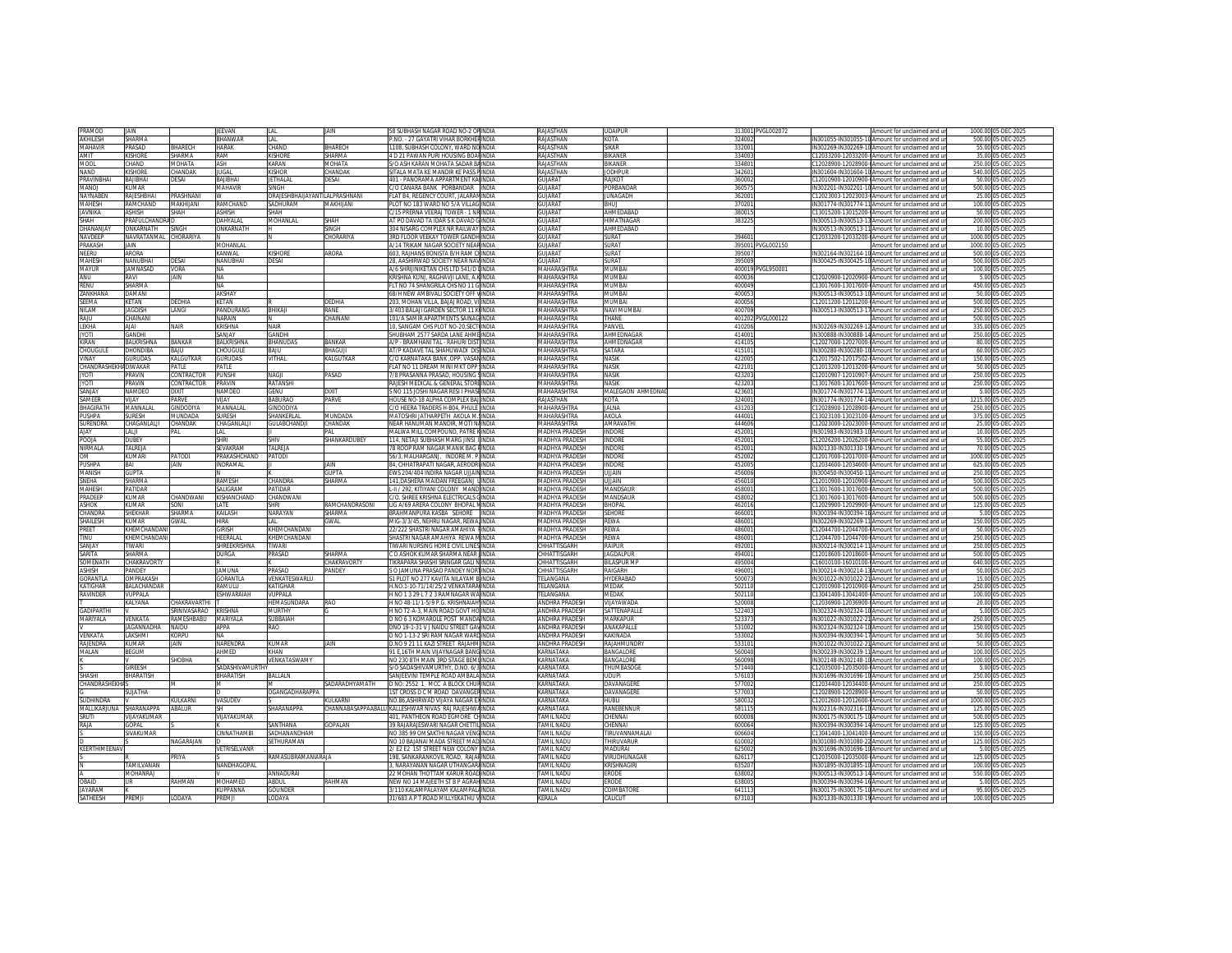| <b>KRISHNAKLIMAR</b> |                    |                           | KRISHNAN                        | NAMBUDIRI             |                   | 7/511, KAMALA VILAS, PO-MANASSI INDIA                                          | <b>KFRALA</b>          | CALICUT                              | 673602           |                   | IN302269-IN302269-11 Amount for unclaimed and ur                                                    | 85.00 05-DEC-2025                      |
|----------------------|--------------------|---------------------------|---------------------------------|-----------------------|-------------------|--------------------------------------------------------------------------------|------------------------|--------------------------------------|------------------|-------------------|-----------------------------------------------------------------------------------------------------|----------------------------------------|
| LATHAKK              |                    |                           | SANKARAN                        | NAIR                  |                   | HARISREE'. NEAR SINDHU AUTO. KAIINDIA                                          | KERALA                 | <b>IRUR</b>                          | 676505           |                   | 12029800-12029800-0Amount for unclaimed and ur                                                      | 50.00 05-DEC-2025                      |
|                      |                    | <b>SOMAN</b>              |                                 |                       | KRISHNAN          | KANNADITHARAYIL KANJIRAMATTO INDIA                                             | <b>KFRAIA</b>          | <b>COCHIN</b>                        | 682315           |                   | IN300239-IN300239-12 Amount for unclaimed and ur                                                    | 150.00 05-DEC-2025                     |
| GOPINATHAN           | KUMARA             | PIIIA                     | KUMARA                          | PILLA                 |                   | THEKKEKUNNAM MAKKIL SMC 15 AINDIA                                              | KERALA                 | ALLEPPEY                             | 688524           |                   | IN301774-IN301774-13 Amount for unclaimed and ur                                                    | 100.00 05-DEC-2025                     |
| <b>BIJU</b>          | ARRAHAM            |                           |                                 |                       | ARRAHAM           | KOLANGIKOMBIL HOUSE THEKKEMAINDIA                                              | KERALA                 | <b>TIRUVALLA</b>                     | 689654           |                   | C12057300-12057300-0Amount for unclaimed and ur                                                     | 25.00 05-DEC-2025                      |
| NATHMAI              | <b>BIYANI</b>      |                           | DAMODAR                         |                       | <b>BIYANI</b>     | 94 LOWER CHITPUR ROAD 2ND ELOUNDIA                                             | <b>WEST BENGAL</b>     | <b>COLKATA</b>                       |                  |                   |                                                                                                     | 500.00 05-DEC-2025                     |
|                      |                    |                           |                                 | I AI                  |                   |                                                                                |                        |                                      |                  | 700007 PVGL001838 | Amount for unclaimed and ur                                                                         |                                        |
| KAMAI ESH            | HANDRA:            | <b>GHOSH</b>              | KRISHNA                         | HANDRA:               | GHOSH             | 50/2A, SOUTH ROAD, SANTOSHPUR INDIA                                            | <b>WEST BENGAL</b>     | <b>OI KATA</b>                       | 700075           |                   | 12010900-12010900-@Amount for unclaimed and ur                                                      | 500.00 05-DEC-2025                     |
| DIPANKAR             | DAS                |                           | <b>NA</b>                       |                       |                   | BG/62 SALT LAKE CITY CALCUTTA INDIA                                            | <b>WEST BENGAL</b>     | KOI KATA                             |                  | 700091 PVGL950004 | Amount for unclaimed and ur                                                                         | 5.00 05-DEC-2025                       |
| SAHANA               | RAJDEV             |                           | <b>DHARMESH</b>                 | RAIDEV                |                   | BUNGLOW Q3, DWARIKA APTS., 20, INDIA                                           | <b>WEST BENGAL</b>     | HOWRAH                               | 711104           |                   | 12011300-12011300-0Amount for unclaimed and ur                                                      | 125.00 05-DEC-2025                     |
| <b>TAPAS</b>         | SAHA               |                           | <b>SH</b>                       | RADHASHYAM            | SAHA              | 3/18 SREENAGAR PALLY BENACHITY INDIA                                           | <b>WEST BENGAL</b>     | <b>BURDWAN</b>                       | 713213           |                   | IN302316-IN302316-10 Amount for unclaimed and ur                                                    | 85.00 05-DEC-2025                      |
| SUSANTA              | PAUL               |                           | <b>BOMKESH</b>                  | PAI                   |                   | NISCHINDIPUR WARD - 4 GHATAL PAINDIA                                           | <b>WEST BENGAL</b>     | AIN IAH                              | 721212           |                   | 12053200-12053200-0Amount for unclaimed and ur                                                      | 25.00 05-DEC-2025                      |
| SANJEEV              | KUMAR              | SHAW                      | LATE                            | RAJENDRA              | SHAW              | BL/N9 H/N 38 KANKINARA WEST HNDIA                                              | <b>WEST BENGAL</b>     | BARRACKPOR                           | 743126           |                   | C12021800-12021800-0Amount for unclaimed and ur                                                     | 5.00 05-DEC-2025                       |
| <b>PRIYARRATA</b>    | SAHOO              |                           | PRAHALLAD                       | <b>OOHA?</b>          |                   | PLOT NO 1125/3384 NILAKANTHESHINDIA                                            | ORISSA                 | <b>BHLIBANESHWAR</b>                 | 751002           |                   | C13014400-13014400-0Amount for unclaimed and ur                                                     | 165.00 05-DEC-2025                     |
| <b>INIHON</b>        | )evi               | MUNDRA                    | RAM                             | <b>GOPAL</b>          | MUNDRA            | MAIN ROAD RAMBHA GANJAM DISTINDIA                                              | ORISSA                 | <b>HATRAPUR</b>                      | 761028           |                   | IN302324-IN302324-10 Amount for unclaimed and ur                                                    | 50.00 05-DEC-2025                      |
| NATHMAL              | MUNDRA             |                           |                                 | MUNDRA                |                   |                                                                                |                        | <b>CHATRAPUR</b>                     |                  |                   |                                                                                                     |                                        |
|                      |                    |                           | RAMGOPAL                        |                       |                   | MAIN ROAD RAMBHA GANJAM DIS INDIA                                              | ORISSA                 |                                      | 761028           |                   | IN302324-IN302324-10 Amount for unclaimed and ur                                                    | 125.00 05-DEC-2025                     |
| <b>AVINASH</b>       | CHANDRA            | <b>GUPTA</b>              | <b>IATF</b>                     | RAJENDRA              | PRASADGUPTA       | H.NO. 12 VILL. GOLA ROAD PO NAWINDIA                                           | <b>BIHAR</b>           | NAWADAH                              | 805110           |                   | 12036600-12036600-0Amount for unclaimed and ur                                                      | 1000.00.05-DEC-2025                    |
| MANJU                | <b>/ERMA</b>       |                           | BRAJESH                         | (UMAR                 |                   | W/O BINOD B VERMA NEELKAMAL HINDIA                                             | <b>BIHAR</b>           | <b>PATNA</b>                         | 800003           |                   | 12019101-12019101-@Amount for unclaimed and ur                                                      | 30.00 05-DEC-2025                      |
| SUNITA               | DEVI               | AGARWAI                   | RADHE                           | SHYAM                 | <b>AGARWAI</b>    | RAMTOSH BANERJEE LANE HIRAPURINDIA                                             | <b>IHARKHAND</b>       | <b>HANRAL</b>                        | 826001           |                   | 212019101-12019101-0Amount for unclaimed and u                                                      | 50.00 05-DEC-2025                      |
| RAM                  | PRAKASH            | <b>ADAV</b>               | NA                              |                       |                   | BAMAN GORA NICHETOLA PO-SARJAINDIA                                             | <b>JHARKHAND</b>       | <b>JAMSHEDPUR</b>                    | 831002           |                   | 12038400-12038400-0Amount for unclaimed and un                                                      | 10.00 05-DEC-2025                      |
| <b>ADITYA</b>        | LAKHOTIA           |                           | VIMAI                           | KUMAR                 | LAKHOTIA          | SHREE JEE TOWER, FLAT NO.402, CINNDIA                                          | <b>JHARKHAND</b>       | RANCHI                               | 834001           |                   | C12035000-12035000-0Amount for unclaimed and ur                                                     | 125.00 05-DEC-2025                     |
| DEFPAK               | KUMAR              | SHRIVASTAVA               | <b>ASHOK</b>                    | KUMAR                 | SHRVASTAVA        | S/O ASHOK KUMAR SHRIVASTAVA AINDIA                                             | <b>BIHAR</b>           | <b>BAGAHA</b>                        | 845438           |                   | IN303028-IN303028-58 Amount for unclaimed and ur                                                    | 1040.00 05-DEC-2025                    |
|                      |                    |                           |                                 |                       |                   |                                                                                |                        |                                      |                  |                   |                                                                                                     |                                        |
| ANURAG               | SHAH               |                           | RAJENDRA                        | <b>UMAR</b>           | SHAH              | 748 ACHRIYON KA RASTA KISHAN POINDIA                                           | RAJASTHAN              | <b>AIPUR</b>                         |                  | 302001 PVGL800012 | Amount for unclaimed and ur                                                                         | 1000.00 05-DEC-2025                    |
| MOHIT                | KALA               |                           | <b>MAHENDRA</b>                 | PRAKASH               | KALA              | 3334 KALA BHAWAN KISHAN POLE BINDIA                                            | RAJASTHAN              | <b>JAIPUR</b>                        |                  | 302003 PVGL800017 | Amount for unclaimed and ur                                                                         | 12500.00 05-DEC-2025                   |
| ANII                 | <b>AGARWAL</b>     |                           | <b>KUNJ</b>                     | BIHARI                | <b>AGARWAL</b>    | C/O GOPAL LAL AGARWAL C-19 BHAINDIA                                            | RAJASTHAN              | <b>JAIPUR</b>                        |                  | PVGL000168        | Amount for unclaimed and ur                                                                         | 1000.00 05-DEC-2025                    |
| <b>SURENDRA</b>      | KUMAR              | BARDIYA                   | SAGARMAL                        |                       | JAIN              | PLOT NO 20 BARDIYA COLONY MUSIINDIA                                            | RAJASTHAN              | <b>JAIPUR</b>                        |                  | PVGL001315        | Amount for unclaimed and ur                                                                         | 500.00 05-DEC-2025                     |
|                      |                    | <b>COTHARI</b>            | M                               |                       | KOTHARI           | 40/83 SWARN PATH MANSAROVAR INDIA                                              | <b>RAJASTHAN</b>       | <b>IAIPUR</b>                        |                  | 302020 PVGL001783 | Amount for unclaimed and ur                                                                         | 500.00 05-DEC-2025                     |
| MAVEET               | <b>ACHHARA</b>     |                           | GANESH                          |                       |                   | PANCH RATNA COMP BHILWARA ROINDIA                                              | RAJASTHAN              | <b>JDAIPUR</b>                       |                  | 313324 PVGL001820 | Amount for unclaimed and ur                                                                         | 500.00 05-DEC-2025                     |
| MONA                 | RHIDE              |                           | MUKUND                          | RHIDE                 |                   | 1ST ELOOR SETHNA BUILDING 55 MUNDIA                                            | MAHARASHTRA            | MI IMRAI                             |                  | 400002 PVGL000790 | Amount for unclaimed and u                                                                          | 1000.00 05-DEC-2025                    |
| YOGINDER             | MOHAN              | MAHAJAN                   | <b>HANS</b>                     | RAI                   | <b>MAHAJAN</b>    | FLAT NO-280 POCKET-C-8 SECTOR-8 INDIA                                          | DELHI                  | NEW DELHI                            | 110085           |                   | N300118-IN300118-11 Amount for unclaimed and ur                                                     | 140.00 05-DEC-2025                     |
|                      |                    |                           |                                 |                       |                   |                                                                                |                        |                                      |                  |                   |                                                                                                     |                                        |
| ANITA                | MAHA JAN           |                           | SANJIV                          | MAHAIAN               |                   | HOUSE NO 277 POCKET C 8 SECTOR INDIA                                           | DEI HI                 | NEW DELHI                            | 110085           |                   | IN300118-IN300118-11 Amount for unclaimed and ur                                                    | 125.00 05-DEC-2025                     |
| <b>GURMEET</b>       | KALIR              |                           | <b>HARCHET</b>                  | SINGH                 |                   | WARD NO 1 GALLNO 5 MAIN SARARINDIA                                             | PUNJAB                 | <b>FFROZPUR</b>                      | 152107           |                   | 12081600-12081600-0Amount for unclaimed and ur                                                      | 1000.00 05-DEC-2025                    |
| MAHESH               | <b>HANDRA</b>      | RASTOGI                   | MR                              | <b>JAIHINDRASTOGI</b> |                   | 466/230 PEER BUKHARA LUCKNOW INDIA                                             | UTTAR PRADESH          | <b>UCKNOW</b>                        | 226003           |                   | 12010900-12010900-@Amount for unclaimed and ur                                                      | 200.00 05-DEC-2025                     |
| SWATANTRA            | KUMAR              | PATHAK                    | AMAR                            | <b>NATH</b>           | PATHAK            | ADITYAPURY GYANDYA SHISHU MAILINDIA                                            | <b>UTTAR PRADESH</b>   | <b>GORAKHPUI</b>                     | 273006           |                   | IN300394-IN300394-17 Amount for unclaimed and ur                                                    | 100.00 05-DEC-2025                     |
| SAROJ                | AIN                |                           | RAJMAL                          | PAPRIWAL              |                   | E76B/C 402, 4TH FLOOR SHREE NIKEINDIA                                          | RAJASTHAN              | <b>JAIPUR</b>                        | 302001           |                   | IN306114-IN306114-20 Amount for unclaimed and ur                                                    | 1250.00 05-DEC-2025                    |
| <b>BANSIDHAR</b>     |                    |                           | <b>MOHAN</b>                    | LAL                   |                   | 1251 TAMBAKU WALON KI GALI JHA INDIA                                           | RAJASTHAN              | <b>JAIPUR</b>                        | 302001           |                   | IN301160-IN301160-30 Amount for unclaimed and ur                                                    | 375.00 05-DEC-2025                     |
|                      |                    |                           |                                 |                       |                   |                                                                                |                        |                                      |                  |                   |                                                                                                     |                                        |
| RAIFSH               | KUMAR              | <b>BARDIYA</b>            | PREM                            | CHAND                 | <b>BARDIYA</b>    | 1059 BHATT STREET SMS HIGHWAY INDIA                                            | RAIASTHAN              | <b>IAIPUR</b>                        | 302003           |                   | 212017701-12017701-0Amount for unclaimed and ur                                                     | 4500.00 05-DEC-2025                    |
| SAHAN                | <b>HORDIA</b>      |                           | SANDEEP                         | <b>HORDIA</b>         |                   | -276 BHABHA MARG TILAK NAGAR INDIA                                             | RAJASTHAN              | AIPUR                                | 302004           |                   | 12017701-12017701-0Amount for unclaimed and ur                                                      | 1250.00<br>5-DEC-2025                  |
| <b>VIRENDRA</b>      | KUMAR              | JAIN                      | TARA                            | CHAND                 | <b>IAIN</b>       | 4-DA-19 JAWAHAR NAGAR JAIPUR HINDIA                                            | RAJASTHAN              | <b>JAIPUR</b>                        | 302004           |                   | C12017701-12017701-0Amount for unclaimed and ur                                                     | 40.00 05-DEC-2025                      |
| <b>RAIFNDRA</b>      | DAGA               |                           | PRASHAN                         | CHAND                 | DAGA              | NEELAMGIRI GARDENS OPP. BALDENINDIA                                            | RAJASTHAN              | <b>JAIPUR</b>                        | 302006           |                   | :12017701-12017701-0Amount for unclaimed and ur                                                     | 2625 00 05-DEC-2025                    |
| RAJNI                | KANT               | VIJAI                     | RAM                             | SAHAI                 | VIJAY             | 65, BHAGWATI NAGAR, KARTARPURINDIA                                             | RAJASTHAN              | <b>JAIPUR</b>                        | 302006           |                   | 212029200-12029200-0Amount for unclaimed and ur                                                     | 825.00 05-DEC-2025                     |
| <b>ASHOK</b>         | KUMAR              | SHARMA                    | SHRI                            | NARAYAN               | SHARMA            | 75. LAXMI NAGAR OPP. KAMANI FALINDIA                                           | <b>RAJASTHAN</b>       | <b>IAIPUR</b>                        | 302011           |                   | IN306114-IN306114-20 Amount for unclaimed and ur                                                    | 25.00.05-DEC-2025                      |
|                      | <b>RABHAKAF</b>    |                           | PANKAJ                          | PRABHAKAR             |                   | -118-A MANGAL MAFG BAPU NAGINDIA                                               | RAJASTHAN              | <b>JAIPUR</b>                        | 30201            |                   | 12017701-12017701-0Amount for unclaimed and ur                                                      | 250.00 05-DEC-2025                     |
|                      |                    |                           |                                 |                       |                   |                                                                                |                        |                                      |                  |                   |                                                                                                     |                                        |
| AMAN                 |                    |                           |                                 |                       |                   |                                                                                |                        |                                      |                  |                   |                                                                                                     |                                        |
| PADAM                | <b>HAND</b>        | <b>IAIN</b>               | SURAI                           | MAI                   | PATNI             | 26. GYAN VIHAR, MODEL TOWN-C. IINDIA                                           | RAJASTHAN              | <b>IAIPUR</b>                        | 302017           |                   | C12029200-12029200-0Amount for unclaimed and ur                                                     | 25.00 05-DEC-2025                      |
| NEETA                | <b>GARWAL</b>      |                           | RAJENDRA                        | PRASAD                | AGARWAL           | D - 649 MALVIYA NAGAR JAIPUR (RINDIA                                           | RAJASTHAN              | <b>JAIPUR</b>                        | 302017           |                   | IN301160-IN301160-30 Amount for unclaimed and ur                                                    | 500.00 05-DEC-2025                     |
| DHARMENDRA           | SWAMI              |                           | BANSHI                          | LAL                   | SWAMI             | 122 GOVIND NAGAR AIMER ROAD NINDIA                                             | RAJASTHAN              | <b>IAIPUR</b>                        | 302021           |                   | IN300513-IN300513-19 Amount for unclaimed and ur                                                    | 275.00 05-DEC-2025                     |
| <b>NAND</b>          | l Al               | PEEPLIWAL                 | PURA                            | RAM                   |                   | PURA RAM PEEPLIWAL POST- SHEOLINDIA                                            | RAIASTHAN              | <b>IAIPUR</b>                        | 303902           |                   | IN301160-IN301160-30 Amount for unclaimed and ur                                                    | 4000.00.05-DEC-2025                    |
|                      |                    |                           |                                 |                       |                   |                                                                                |                        |                                      |                  |                   |                                                                                                     |                                        |
| PUSHPENDRA           | <b>SUPTA</b>       |                           | RAJESHWAR                       | PRASAD                | <b>GUPTA</b>      | 2 BA 6 VIGYAN NAGAR KOTA RAJASINDIA                                            | RAJASTHAN              | KOTA                                 | 324005           |                   | N300214-IN300214-10 Amount for unclaimed and ur                                                     | 50.00 05-DEC-2025                      |
| HARISH               | <b>SHARMA</b>      |                           | SHRI                            | SHAMBLIDAYAI SHARMA   |                   | 2-DHA-18, VIGYAN NAGAR KOTA RAINDIA                                            | RAJASTHAN              | KOTA                                 | 324005           |                   | C12017701-12017701-0Amount for unclaimed and u                                                      | 5150.00 05-DEC-2025                    |
| SUMAN                | GUPTA              |                           | M                               |                       | <b>GUPTA</b>      | D-18, NEW JAWAHAR NAGAR KOTAINDIA                                              | RAJASTHAN              | KOTA                                 | 324009           |                   | IN301055-IN301055-10 Amount for unclaimed and ur                                                    | 50.00 05-DEC-2025                      |
| RENU                 | BANSAL             |                           | NA                              |                       |                   | LAJPAT RAI WARD NO. 06 KARANPU INDIA                                           | RAJASTHAN              | GANGANAGAR                           | 335073           |                   | C12070800-12070800-0Amount for unclaimed and ur                                                     | 150.00 05-DEC-2025                     |
| <b>GITIKA</b>        | SHARMA             |                           | w                               | <b>OAMITSHARMA</b>    |                   | WARD NO. 19 NEAR BRAHMAN DHAINDIA                                              | RAIASTHAN              | HANUMANGARH                          | 335804           |                   | C12025400-12025400-0Amount for unclaimed and ur                                                     | 600.00 05-DEC-2025                     |
| ACHARYA              | IGNESH             |                           | MAHENDRA                        | <b>HARJIVAN</b>       | ACHARYA           | 73/B NIRMALSINH WADI MUNDRA FINDIA                                             | <b>GUJARAT</b>         | EUH                                  | 370001           |                   | N300513-IN300513-21 Amount for unclaimed and ur                                                     | 70.00 05-DEC-2025                      |
|                      | KUMAR              | <b>MEHTA</b>              | <b>BABULAL</b>                  |                       |                   |                                                                                | <b>GUJARAT</b>         | AHMEDABAD                            | 380001           |                   |                                                                                                     |                                        |
| MANOJ<br>PATANKAP    | PRIYANKA           |                           |                                 | MEHTA                 |                   | 7 OLD RITA PARK SOCIETY NEAR SUJINDIA<br>D 20 DEVBHUMINAGAR 2 SABARMAINDIA     |                        |                                      |                  |                   | C12013300-12013300-0Amount for unclaimed and ur                                                     | 5.00 05-DEC-2025<br>10.00 05-DEC-2025  |
|                      |                    |                           | <b>CHANDRAKANTBHAIOMKARBHAI</b> |                       | PATANKAR          |                                                                                | <b>GUJARAT</b>         | AHMEDABAD                            | 380019           |                   | IN300484-IN300484-15 Amount for unclaimed and un                                                    |                                        |
| DINESH               |                    | VANKAR                    | BHAGVANDAS                      |                       | VANKAR            | BH SOMNATH TEMPLE MAA KRUPA INDIA                                              | <b>GUJARAT</b>         | <b>BILMORA</b>                       | 396321           |                   | IN303028-IN303028-51 Amount for unclaimed and ur                                                    | 3500.00 05-DEC-2025                    |
| POORANSINGH          |                    | CHALIHAN                  | GAMERSINGE                      | CHALIHAN              |                   | FLAT NO 1153 PL NO 22 KHER NAGAINDIA                                           | MAHARASHTRA            | <b>ALIMRA</b>                        | 400051           |                   | 12033200-12033200-0Amount for unclaimed and ur                                                      | 5.00 05-DEC-2025                       |
|                      | UMAR               | <b>SINGH</b>              | RAJENDRA                        | Prasad                | RAMNARESHSINGH    | ROOM NO 3 4 SHANKAR JOSHI CHAVINDIA                                            | MAHARASHTRA            | <b>IUMBAI</b>                        | 40005            |                   | 12033300-12033300-0Amount for unclaimed and ur                                                      | 785.00 05-DEC-2025                     |
| MOTILAI              | <b>RACHLIRHA</b>   | SAVI A                    | <b>RACHLIRHA</b>                | <b>HARSHI</b>         | SAVI A            | 401/5 AMARTARA NEW NAGARDASINDIA                                               | MAHARASHTRA            | MI IMRA                              | 400069           |                   | C12029700-12029700-0Amount for unclaimed and u                                                      | 125.00 05-DEC-2025                     |
| HIMESH               | <b>IPINCHANDRA</b> | SAVLA                     | BIPINCHANDRA                    | SAVLA                 |                   | 215, KANDHARI COLONY, 2ND ROADINDIA                                            | MAHARASHTRA            | MUMBA                                | 400071           |                   | IN302269-IN302269-10 Amount for unclaimed and ur                                                    | 50.00 05-DEC-2025                      |
| NEETA                | HANDRAKANT SHAH    |                           | <b>NA</b>                       |                       |                   | 505 NANDADEVI NEELKANTH VALLE INDIA                                            | MAHARASHTRA            | <b>MUARAL</b>                        | 400077           |                   | IN300214-IN300214-11 Amount for unclaimed and ur                                                    | 1750.00 05-DEC-2025                    |
| <b>ARCHANA</b>       | <b>ANIANI</b>      | SHARMA                    | <b>IIANIA</b>                   | SHARMA                |                   | 12/945 M H B COLONY (OLD) GORINDIA                                             | MAHARASHTRA            | MUMBAI                               | 400091           |                   | C12028400-12028400-0Amount for unclaimed and ur                                                     | 125.00 05-DEC-2025                     |
|                      |                    |                           |                                 | <b>DADABHAU</b>       | DANGAT            |                                                                                |                        | <b>JAVI MUMBA</b>                    |                  |                   |                                                                                                     |                                        |
| MUKESH               | <b>AGHUNATH</b>    | <b>ANGAT</b>              | RAGHUNATH                       |                       |                   | 3301 PLOT 279 SUYOG ARCADE SEC INDIA                                           | MAHARASHTRA            |                                      | 400705           |                   | 12081600-12081600-0Amount for unclaimed and ur                                                      | 190.00 05-DEC-2025                     |
| <b>JYOTI</b>         | SURESH             | <b>ADAM</b>               | GANPAT                          | <b>KAMBIF</b>         |                   | 2-203 NEWA GARDEN PLOT NO 1 NUNDIA                                             | MAHARASHTRA            | NAVI MUMBA                           | 40070            |                   | C12033200-12033200-1Amount for unclaimed and ur                                                     | 125.00 05-DEC-2025                     |
| UMESH                |                    | SANCHET                   | TILOKCHAND                      | <b>UTTAMCHAND</b>     | SANCHETI          | 41 18 ADARSHNAGAR PUNE SATAR INDIA                                             | MAHARASHTRA            | <b>PUNE</b>                          | 411037           |                   | IN300450-IN300450-80 Amount for unclaimed and ur                                                    | 420.00 05-DEC-2025                     |
| <b>SURESH</b>        | DHAKU              | KADAM                     | <b>NA</b>                       |                       |                   | A/9 JEEVAN PUSHPA CHS LTD 2ND FINDIA                                           | MAHARASHTRA            | DOMBIVALI                            | 421202           |                   | C12033200-12033200-0Amount for unclaimed and ur                                                     | 150.00 05-DEC-2025                     |
| SLIRESH              | <b>AKHATRAM</b>    | <b>IOSHI</b>              | VAKHATRAM                       | <b>IOSHI</b>          |                   | G - 15 , Raj Palace Abhyankar Road I INDIA                                     | MAHARASHTRA            | NAGPUR                               | 440012           |                   | C12010601-12010601-0Amount for unclaimed and ur                                                     | 100.00 05-DEC-2025                     |
| NEWTON               | <b>UMAR</b>        | ATI                       | <b>SHYAMA</b>                   | <b>UNDAR</b>          | PATI              | 30 HILL VIEW COLONY JINDAL STELINDIA                                           | CHHATTISGARH           | AIGARH                               | 496001           |                   | V302679-IN302679-33 Amount for unclaimed and ur                                                     | 180.00 05-DEC-2025                     |
| ABHUITH              |                    | REDDY                     |                                 | CHERUKU               | <b>REDDY</b>      |                                                                                | TELANGANA              |                                      |                  |                   |                                                                                                     |                                        |
| PADMAVAT             | :HERUKU<br>SONTH   |                           | MALLA                           |                       |                   | 5 69 2 OLD ALWAL SECUNDRABAD INDIA<br>KSHATRIYA TOWERS BLOCK 2 FLAT INDIA      | TFI ANGANA             | <b>IYDERABAD</b><br><b>HYDERABAC</b> | 500016           |                   | IN300513-IN300513-16 Amount for unclaimed and ur<br>12047200-12047200-0Amount for unclaimed and ur  | 50.00 05-DEC-2025<br>35.00 05-DEC-2025 |
|                      |                    |                           | BHALCHANDRA                     | SONTH                 |                   |                                                                                |                        |                                      | 500044           |                   |                                                                                                     |                                        |
| RAJYALAKSHMI         | DEETI              |                           | MALLIKARJUNA                    | NARASIMHA             | RAODEETI          | 29-28-30.31. DASARIVARI STREET NUNDIA                                          | <b>ANDHRA PRADESH</b>  | <b>JUAYAWADA</b>                     | 520002           |                   | 212036900-12036900-0Amount for unclaimed and ur                                                     | 75.00 05-DEC-2025                      |
| NAGESWARA            | <b>ARMA2</b>       | PEESAPATI                 | <b>SURYA</b>                    | NARAYANA              |                   | D NO 2/23 PEESAPATIVARI STREET AINDIA                                          | <b>ANDHRA PRADESH</b>  | SUNTUR                               | 522020           |                   | IN301313-IN301313-21 Amount for unclaimed and ur                                                    | 300.00 05-DEC-2025                     |
| SURYANITHIN          | <b>ULIVARTHI</b>   |                           | NA.                             |                       |                   | HIG 4 HOSING BOARD CLNY ONGOL INDIA                                            | ANDHRA PRADESH         | ONGOLE                               | 52300            |                   | 12081600-12081600-0Amount for unclaimed and ur                                                      | 5.00 05-DEC-2025                       |
| ANURADHA             | RASAMSETT          |                           | BHAVANARAYANA                   | SIDDHABHATHINI        |                   | 39-3-10/2/1, SECTOR 2 MURALI NACINDIA                                          | ANDHRA PRADESH         | <b>ISAKHAPATNAM</b>                  | 530007           |                   | C12053400-12053400-(Amount for unclaimed and ur                                                     | 500.00 05-DEC-2025                     |
| <b>ENTAPATI</b>      | AKSHMI             |                           |                                 | KAMARAJU              | CHETTY            | F-3 BALAJI NAGAR VIZIANAGARAM INDIA                                            | ANDHRA PRADESH         | /IZIANAGARAM                         | 535001           |                   | N302324-IN302324-11 Amount for unclaimed and ur                                                     | 290.00 05-DEC-2025                     |
| <b>ILILIET</b>       | ATIS               | /AS                       |                                 |                       |                   |                                                                                | KARNATAKA              |                                      |                  |                   |                                                                                                     |                                        |
|                      |                    |                           | GREGORY                         | VAS                   |                   | D 4 , SURYA NEST APTS. 15 th CROSS INDIA                                       |                        | BANGALORE                            | 560003           |                   | 12047200-12047200-@Amount for unclaimed and ur                                                      | 255.00 05-DEC-2025                     |
| <b>PRODUCTIVE</b>    | <b>FINANCIAL</b>   | <b>SERVICESPRIVATE NA</b> |                                 |                       |                   | NO 469/41. MAAGAM SANKEERNA IINDIA                                             | KARNATAKA              | <b>BANGALORE</b>                     | 560010           |                   | C12046300-12046300-(Amount for unclaimed and ur                                                     | 25.00 05-DEC-2025                      |
| AMFSH                | <b>MAH2OS</b>      | <b>CORANA</b>             | ROSHAN                          | AI                    | <b>BORANA</b>     | NO 5 2ND CROSS MODEL COLONY BINDIA                                             | KARNATAKA              | <b>BANGALORE</b>                     | 56002            |                   | V300896-IN300896-10 Amount for unclaimed and ur                                                     | 5.00 0<br>5-DEC-2025                   |
| NEERAJ               | <b>RIVASTAVA</b>   |                           | <b>HARISH</b>                   | <b>CHANDRA</b>        | <b>SRIVASTAVA</b> | G/6/7. PLATINUM CITY. HMT ROAD INDIA                                           | KARNATAKA              | <b>BANGALORE</b>                     | 56002            |                   | C12047600-12047600-0Amount for unclaimed and u                                                      | 250.00 05-DEC-2025                     |
| <b>SRINIVASA</b>     | RAO                |                           | ANANTA                          | RAO                   | SAKALABHAKTULA    | NO 10 NEW BLOCK SURVEY OF INDIAINDIA                                           | KARNATAKA              | BANGALORE                            | 560034           |                   | IN300513-IN300513-22 Amount for unclaimed and ur                                                    | 125.00 05-DEC-2025                     |
| <b>ASHWIN</b>        | RAKSHAK            | PRABHU                    | DAKKERBALU                      | RAMESH                | KAMATH            | F2. TIRUMALA PRIDE. 11TH MAIN VIINDIA                                          | KARNATAKA              | BANGALORE                            | 560072           |                   | 212028900-12028900-0Amount for unclaimed and ur                                                     | 250.00 05-DEC-2025                     |
| RAI                  | <b>IIMAR</b>       | ALREJA                    | KISHAN                          |                       | ALREJA            | C 15 SECOND FLOOR EAST OF KAILA INDIA                                          | DELHI                  | NEW DELHI                            | 110065           |                   | IN306114-IN306114-20 Amount for unclaimed and ur                                                    | 75.00 05-DEC-2025                      |
|                      |                    |                           |                                 | DASS                  |                   |                                                                                |                        |                                      |                  |                   |                                                                                                     |                                        |
| RAHUL<br>ASHA        | <b>ASANTH</b>      |                           | <b>/ASANTH</b><br>SIDDAGANGAPPA | RAO                   |                   | 5/1, Vasanth Vihar, 60ft Road, AmarINDIA<br>W/O SIDDAGANGAPPA S C BELAGU INDIA | KARNATAKA<br>KARNATAKA | <b>BANGALORE</b><br><b>TUMKUR</b>    | 560094<br>572103 |                   | N302871-IN302871-20 Amount for unclaimed and ur<br>IN301926-IN301926-30 Amount for unclaimed and un | 50.00 05-DEC-2025<br>50.00 05-DEC-2025 |